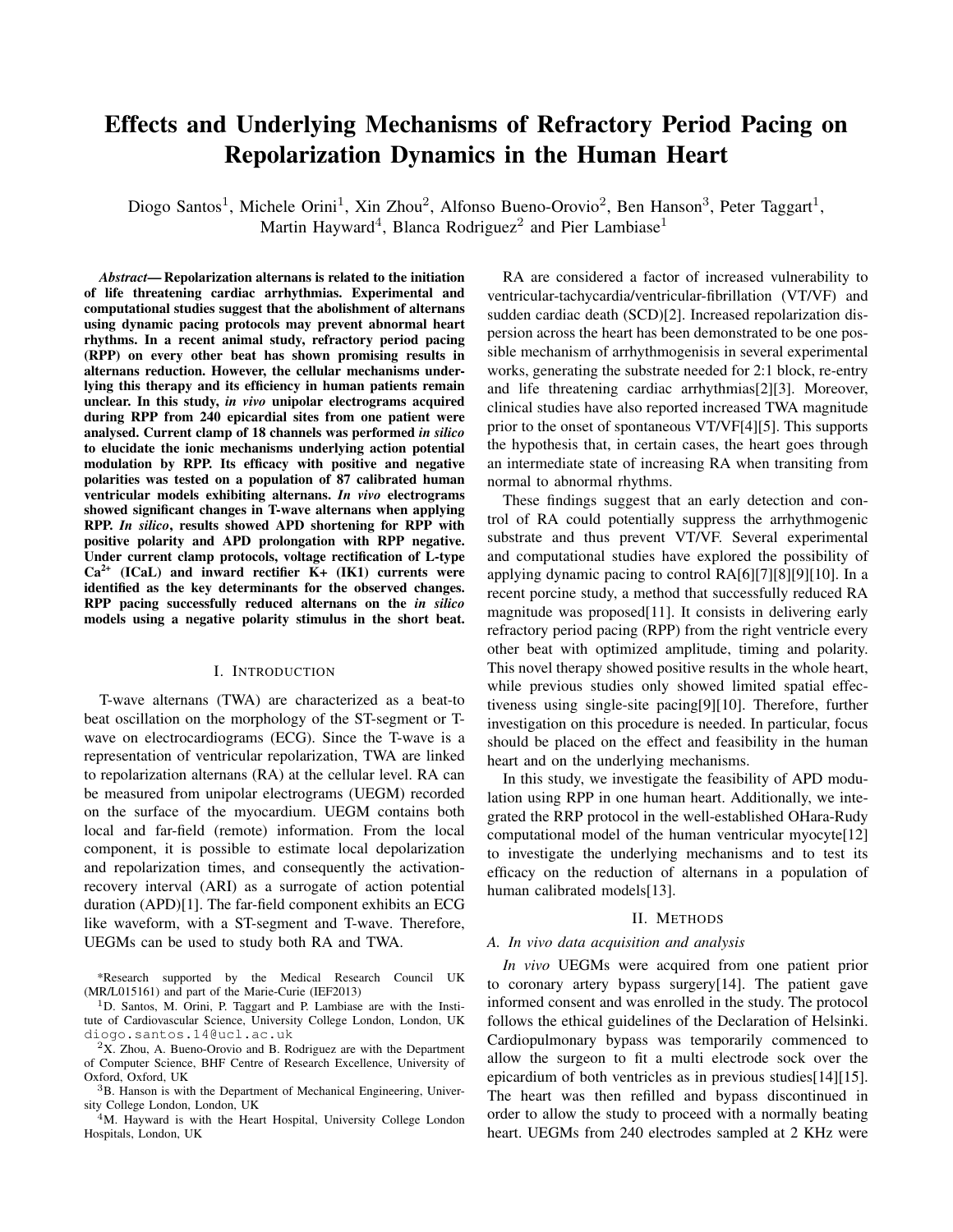recorded from the multi-electrode sock. The protocol consisted in 5 distinct parts with a duration of 40s each. Firstly, steady state ventricular pacing (S1) was delivered from the apex of the left ventricle (LV) at a cycle length (CL) of 500ms. During the second part, 10ms duration RPP stimulation was additionally delivered at the nearest electrode, 50ms after S1, every other beat, with positive polarity  $(RPP(+))$ . These two parts were then repeated using refractory stimuli with negative polarity (RPP(-)). The last part consisted in S1 steady state pacing only. Data were exported and analysed off-line. Presence of TWA was analysed using the spectral method as described previously[15]. It relies on spectral analyses to quantify the magnitude of alternation on the Twave morphology at a frequency  $(f)$  of 0.5 cycles per beat:

$$
K_{score} = \frac{P - P_N}{\sigma_N} \tag{1}
$$

where P is the amplitude of the power spectrum at  $f = 0.5$ and  $P_N$  and  $\sigma_N$  are the mean and standard deviation of the power spectrum at the noise band between  $f = [0.44 : 0.49]$ .

#### *B. In silico current clamp experiment*

*In silico* investigations were based on the O'Hara-Rudy (ORd) computation model of the human ventricular myocyte[12]. The ORd model is considered the state-of-theart model of human ventricular electrophysiology, as it has been extensively formulated and validated based on human data. Simulations were performed at a CL of 500ms to mimic the protocol used in the human patient. Firstly, 1000 beats were generated to guarantee initial steady-state condition. Afterwards, 500 beats were generated for each of the RPP settings. RPP was delivered every other beat, 10ms after S1 with a duration of 10ms. It was tested with positive or negative polarities. Current clamp of 18 channels was performed to elucidate the relevant ionic currents responsible for RPP efficacy. The following channels were clamped individually: INa (Na<sup>+</sup> current), INaL (late Na<sup>+</sup> current), Ito (transient outward  $K^+$  current), ICaL (Ca<sup>2+</sup> current through the L-type  $Ca^{2+}$  channel), ICaNa (Na<sup>+</sup> current through the L-type  $Ca^{2+}$  channel), ICaK (K<sup>+</sup> current through the Ltype  $Ca^{2+}$  channel), IKr (rapid delayed rectifier K<sup>+</sup> current), IKs (slow delayed rectifier K<sup>+</sup> current), IK1 (inward rectifier K<sup>+</sup> current), INaCa<sub>i</sub> (myoplasmic component of Na<sup>+</sup>/Ca<sup>2+</sup> exchange current), INaCa<sub>ss</sub> (subspace component of the Na<sup>+</sup>/Ca<sup>2+</sup> exchange current), INaK (Na<sup>+</sup> ATPase current), IpCa (sarcolemmal Ca<sup>2+</sup> pump current), ICab (Ca<sup>2+</sup> background current), IKb  $(K^+$  background current), INab (Na<sup>+</sup> background current), Jrel (Ca<sup>2+</sup> release, via ryanodine receptors, from jsr to myoplasm) and Jup  $(Ca^{2+}$  uptake, via SERCA pump, from myoplasm to nsr). All simulations were performed using MATLAB<sup>®</sup> software.

# *C. In silico RPP on alternating models*

A population of 87 calibrated human ventricular models exhibiting alternans was used to access the efficacy of this therapy on the reduction of alternans [13]. Simulations were performed at CLs ranging from 600 to 350ms, in 50ms decrements. RPP was delivered every other beat with negative or positive polarity and in the short or long beats. The presence of APD alternans was defined as a difference superior to 5ms between  $APD_{80}$  as in previous studies [13].

## III. RESULTS

# *A. In vivo RPP analysis*

Figure 1A shows an example of one epicardial electrogram during RPP with positive polarity. Beats at which RPP(+) stimulus was delivered showed a reduction in T-wave amplitude compared to the S1 beats. Analysis of TWA on 240 UGEMs was carried out using the spectral method. Figure 1C shows the K-scores results for the periods of baseline steady state pacing (No RPP), RPP with positive polarity (RPP +) and RPP with negative polarity (RPP -). A significant increase in the magnitude of TWA was observed  $(P<0.0001)$ . Results from the computational model (Fig 1B/D) showed a decrease in APD due to a decrease in RT when positive RPP was delivered.



Fig. 1. Effects of refractory period pacing. A: electrograms from in vivo human ventricular epicardium. B: AP of the simulated ventricular myocyte with RPP. Black for normal beats and red for beats with positive RPP. C: K-score results for baseline steady state pacing (No RPP), RPP with positive polarity (RPP +) and RPP with negative polarity (RPP -). D: APDs for AP sequence in B.

## *B. In silico RPP effects on cellular physiology*

The refractory pacing protocol was initially incorporated in the original ORd model to evaluate its effects on APD and channels behaviour on the normal myocyte. Results show that APD could be either increased or decreased depending on the stimulus polarity. A negatively charged pacing increased the APD by 5ms. On the other hand, a positively charged pacing decreased APD by almost 10ms. There was no significant difference in APD during steady state pacing. Figure 2A shows the action potential for a S1 beat (black), a beat with a positive stimulus during the RPP (red) and with a negative stimulus (blue). An increase in the membrane potential due to the positive stimulus can be clearly observed from 10ms after depolarization. ICaL was substantially reduced due to voltage gate inactivation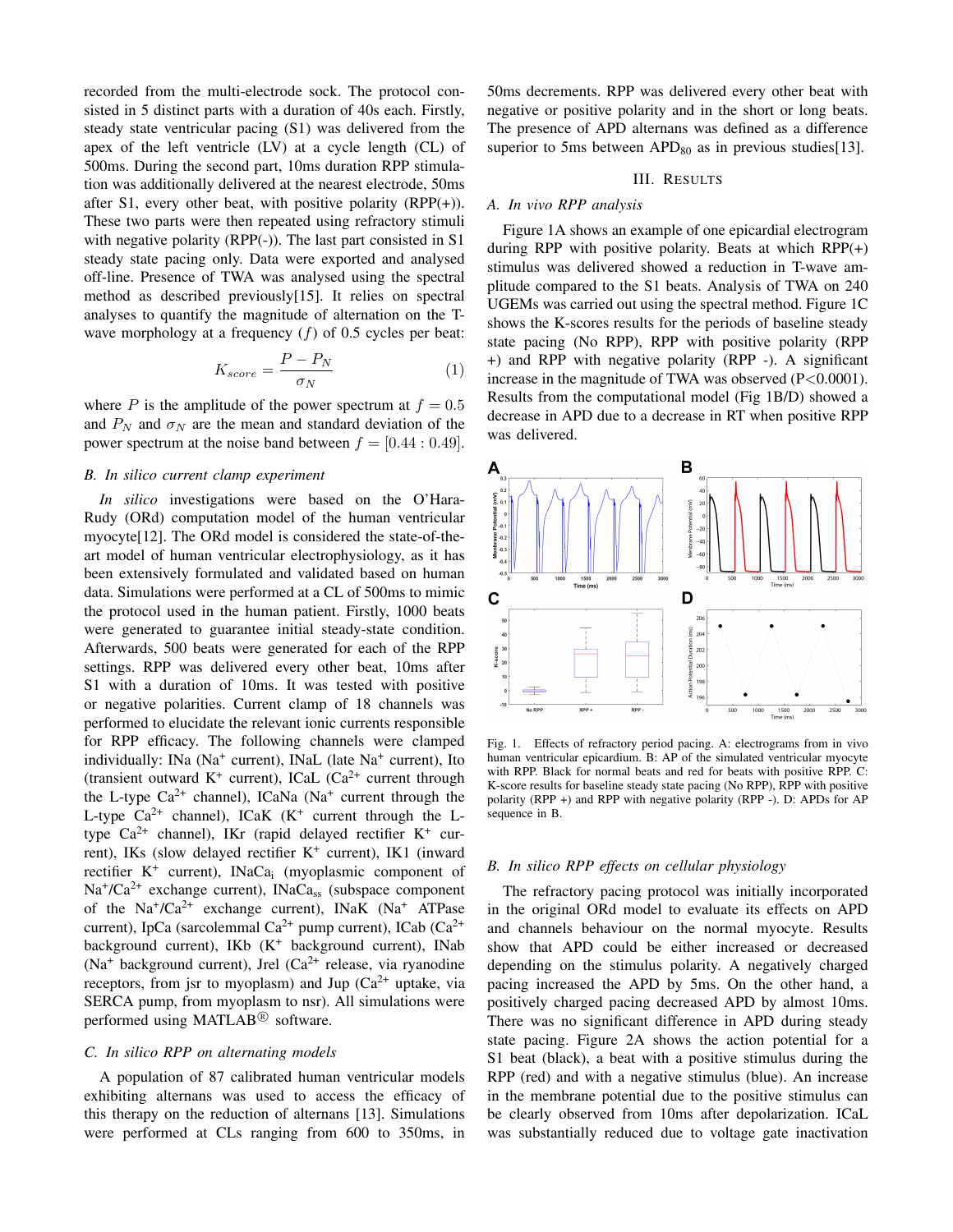

Fig. 2. Effects of RPP on channels behaviour. Black: last beat before RPP protocol. Red: last beat with RPP with positive polarity. Blue: last beat with RPP with negative polarity. A: membrane potential (mV). B:  $Ca^{2+}$  current through the L-type  $Ca^{2+}$  channel (ICaL). C: inward rectifier  $K^+$  current (IK1). D: myoplasmic component of  $\text{Na}^+/ \text{Ca}^{2+}$  exchange current (INaCa<sub>i</sub>). E: intracellular  $Ca^{2+}$  transient (CaT)



Fig. 3. Results from the current clamp computational study. The vertical axis shows the difference in APD<sup>90</sup> between last beat with no RPP and with RPP. Red represents results for RPP with positive polarity and blue represent results for RPP with negative polarity. The first column (Control) represent the behaviour of the model when no currents are clamped.

at high membrane potentials (Fig 2B), whilst the reverse mode of the  $Na^+/Ca^{2+}$  exchanger is promoted due to the stimulation (Fig 2D). Despite no changes in magnitude, an earlier activation of IK1 was observed (Fig 2C). The reduced ICaL yielded a smaller  $Ca^{2+}$  release from the sarcoplasmic reticulum, resulting in a decreased amplitude of the calcium transient (CaT) (Fig 2E). The opposite occurs under negative polarity RPP stimulation (Fig 2, right column), where the reduction in membrane potential translates into the increase of ICaL peak, the forward INaCa<sup>i</sup> mode, increased amplitude of CaT and a later IK1 activation.

Current clamp experiments were performed to further dissect the role of each ionic current on RPP changes on APD. Results are shown in Figure 3. In the case of positive RPP (red), ICaL and IK1 are the main modulators of APD shortening, as they clamp to control severely abolishes the effect. INaCa<sub>i</sub> has the opposite effect to these two currents, due to the increase of its reverse mode. Interestingly, Ito clamp revealed that its effects are also opposed and significantly smaller to those of the two main ionic mechanisms. The same analysis holds for negative polarity RPP (Fig 3, blue). The remain currents showed negligible effects.

# *C. In silico RPP on alternating models*

A population of 87 ORd models calibrated to *in vivo* human data and exhibiting RA[13] was used to assess the efficiency of this protocol to reduce or abolish RA. RPP was delivered in four different configurations: positive polarity on the short beat (RPP S+), negative polarity on the short beat (RPP S-), negative polarity on the long beat (RPP L-) and positive polarity on the long beat (RPP L+). Figure 4 shows